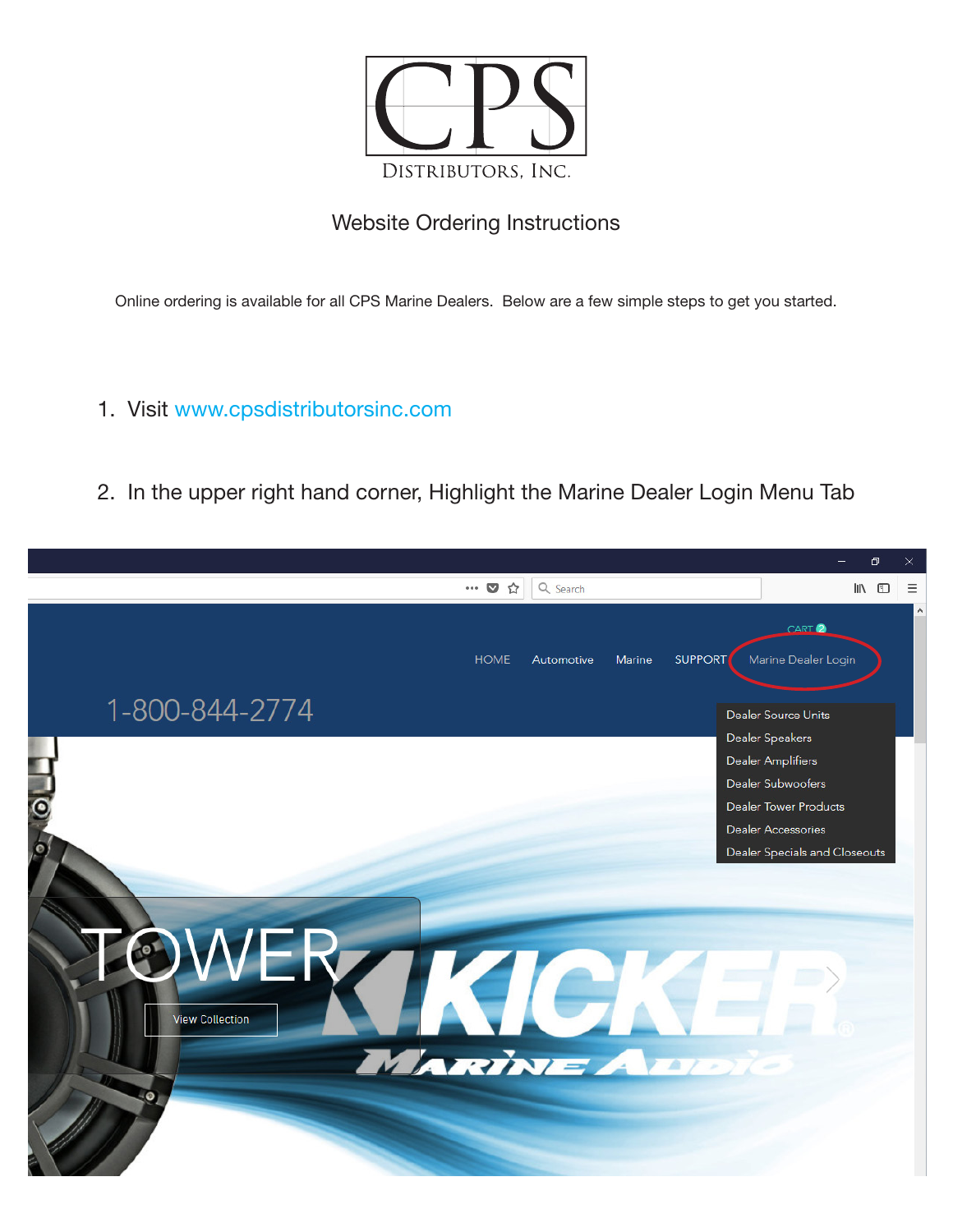3. Select the category of products you want to order. For this example we will use Dealer Speakers



4. Enter your password. You can receive your password by calling 800-844- 2774 ext. 1232

| $\mathsf{X}$<br>$^{+}$                 |                                  |                                                      |  |
|----------------------------------------|----------------------------------|------------------------------------------------------|--|
| ① △ https://www.cpsdistributorsinc.com |                                  | $\cdots$ $\bullet$ $\uparrow$ $\circ$ $\circ$ Search |  |
|                                        |                                  |                                                      |  |
|                                        |                                  |                                                      |  |
|                                        |                                  |                                                      |  |
|                                        |                                  |                                                      |  |
|                                        |                                  |                                                      |  |
|                                        |                                  |                                                      |  |
|                                        |                                  |                                                      |  |
|                                        |                                  |                                                      |  |
|                                        |                                  |                                                      |  |
|                                        |                                  |                                                      |  |
|                                        |                                  |                                                      |  |
|                                        |                                  |                                                      |  |
|                                        |                                  |                                                      |  |
|                                        | <b>Guest Area</b>                |                                                      |  |
|                                        |                                  |                                                      |  |
|                                        | Please enter the password below. |                                                      |  |
|                                        |                                  |                                                      |  |
|                                        |                                  |                                                      |  |
|                                        |                                  |                                                      |  |
|                                        |                                  |                                                      |  |
|                                        |                                  |                                                      |  |
|                                        |                                  |                                                      |  |
|                                        | Go                               |                                                      |  |
|                                        |                                  |                                                      |  |
|                                        |                                  |                                                      |  |
|                                        |                                  |                                                      |  |
|                                        |                                  |                                                      |  |